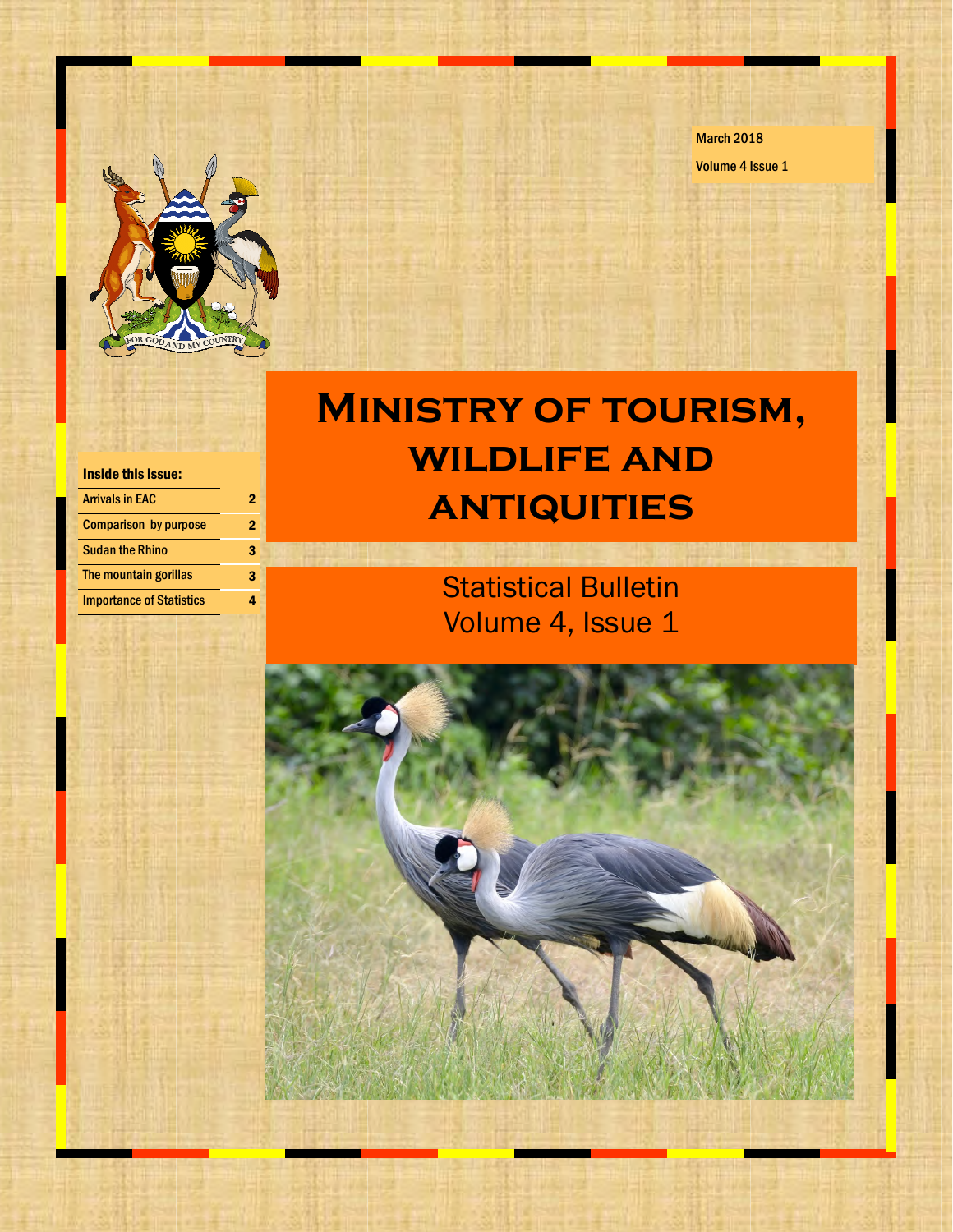## Comparison of tourist arrivals in EAC 2012-2016

Fourism is described as the movement and eco-<br>nomic activity of people for every purpose other<br>than their regular employment and normal day-<br>to-day activity. One of the most useful methods<br>of determining the impact and mea nomic activity of people for every purpose other than their regular employment and normal dayto-day activity. One of the most useful methods given country is to track the number of arrivals into the country on an annual and monthly basis.

The general trend of arrivals into four countries in the East African Community (Uganda, Kenya, Tanzania and Rwanda) from 2012 to 2016 was falling between 2012 and 2015 (5,046,000 in 2012 to 4,918,000 in 2015). However, in 2016, the numbers increased to 5,254,000 arrivals. Kenya has historically taken the lion's share of the arrivals in the region, thus their numbers significantly determine the general trend.

Figure 1: Tourist arrivals into EAC countries (2012-2016)





As seen in figure 1 above, three of the countries in the region (Uganda, Rwanda and Tanzania) had a steady growth from 2012 to 2016. On the other hand, Kenya had a significant drop from 1,711,000 arrivals in 2012 to 1,180,000 arrivals in 2015. They however saw an increase again in 2016 with 1,340,000. Also evident from this figure is fact that by 2016, the disparity in arrivals between the 4 nations had greatly reduced with only 56,000 arrivals separating the highest (Kenya) and the lowest (Tanzania) as seen by the shaded area.

### **Comparison by purpose of visit**

The purpose of visit is classified by three categories; Holidays, leisure and recreation, Business and professional, and Other personal purposes. Figure 2 below shows the percentage share of each purpose of visit in the 4 countries for the year 2016.

Figure 2: Distribution of tourist arrivals in EAC countries by purpose of visit (2016)



#### *Source: Uganda Bureau of Statistics*

As seen in the figure, the four countries had varying proportions of the different purposes of travel. For example in Kenya, the biggest percentage went to Holidays and leisure (71%). This is the most preferable distribution, as individuals in this category typically contribute more towards the tourism sector earnings than the other categories. On the other hand in Uganda, the largest proportion (60%) went to the other personal purposes category which includes visiting friends and relatives, in-transit individuals and temporary employees. This was followed by business and professional visitors with 22% and Holidays and leisure with 18%. This translates to a lesser contribution of the tourism sector to annual GDP as compared to the neighboring Kenya and Tanzania, but a greater contribution than Rwanda whose Holiday and leisure arrivals account for only 4% of the total arrivals in 2016.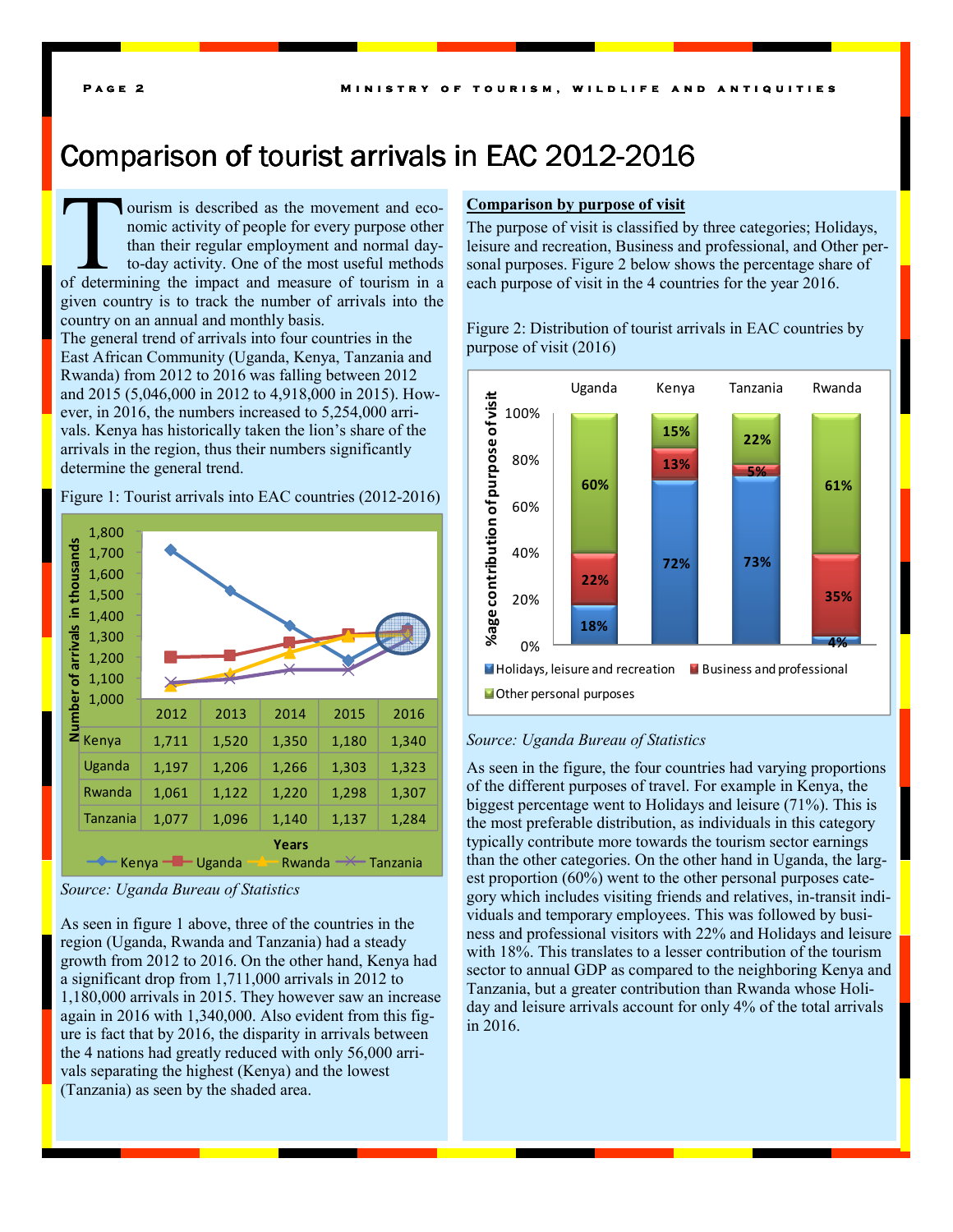#### **V O L U M E 4 ISSUE 1**

### Endangered Species—The Northern White Rhino

This year, 19th<br>
March uncere-<br>
moniously be-<br>
came a sad day<br>
in the history of wildlife. March unceremoniously became a sad day On this day, the last male northern white rhinoceros (named Sudan) died at the age of 45 at Ol Pejeta conservancy in Kenya. This death effectively rendered this species extinct, given that the only remaining northern white rhinos are two females. This marks the second extinction event of a rhino subspecies in

recent years, with the western black rhino being declared extinct in 2011. This possible extinction brings to light the impor-



Sudan in his final years

tance of statistics, research and planning. There is a great need to ensure conservation and preservation of the endangered wildlife species, whose list is increasing yearly. This can mainly be done through research, proper planning and adequate apportionment of funds to the wildlife and tourism sectors to ensure the survival of the endangered species in Uganda, Africa and the world at large. Below is a table showing some of the animal species in Uganda that are endangered.



Preventing ongoing extinction of elephants, rhinoceroses, and other threatened species is critically important. By all means, we must set priorities for allocating finite conservation resources.

George M. Church

|                           | Uganda Population (2011- Estimated World Popula- |                |                                     |
|---------------------------|--------------------------------------------------|----------------|-------------------------------------|
| <b>Animal Species</b>     | $ 14\rangle$                                     | tion (2015-16) | <b><i>Yoage share in Uganda</i></b> |
| <b>Rothschild Giraffe</b> | 880                                              | 1,671          | 52.66                               |
| <b>Mountain Gorilla</b>   | 400                                              | 880            | 45.45                               |
| African Lion              | 493                                              | 20,000         | 2.47                                |
| Topi                      | 2,222                                            | 300,000        | 0.74                                |
| Southern White Rhino      | 17                                               | 19,666         | 0.09                                |
| <b>African Elephants</b>  | 573                                              | 700,000        | 0.08                                |
| <b>Grant's Gazelle</b>    | 57                                               | 140,000        | 0.04                                |
| <b>Roan Antelope</b>      | 20                                               | 76,000         | 0.03                                |

### **The Mountain Gorilla**

Thanks to conservation efforts, the population of mountain gorillas has increased from 620 individuals in 1989 to around 880 individuals today.

#### The **Virunga popula-**

**tion** numbers 480, and lives at altitudes ranging from 2,300- 4,500 m. Most of these gorillas range within the southern part of Virunga National Park, DRC, and the Volcanoes National Park (Parc National des Volcans),

northern Rwanda, while a few use the Mgahinga National Park (a family of estimated 9 individuals), southwestern Uganda.

The **Bwindi population** lives at elevations of 1,500- 2,300 m. A 2011census recorded 400 individuals. Additionally, four orphaned mountain gorillas currently reside in a sanctuary in Uganda.